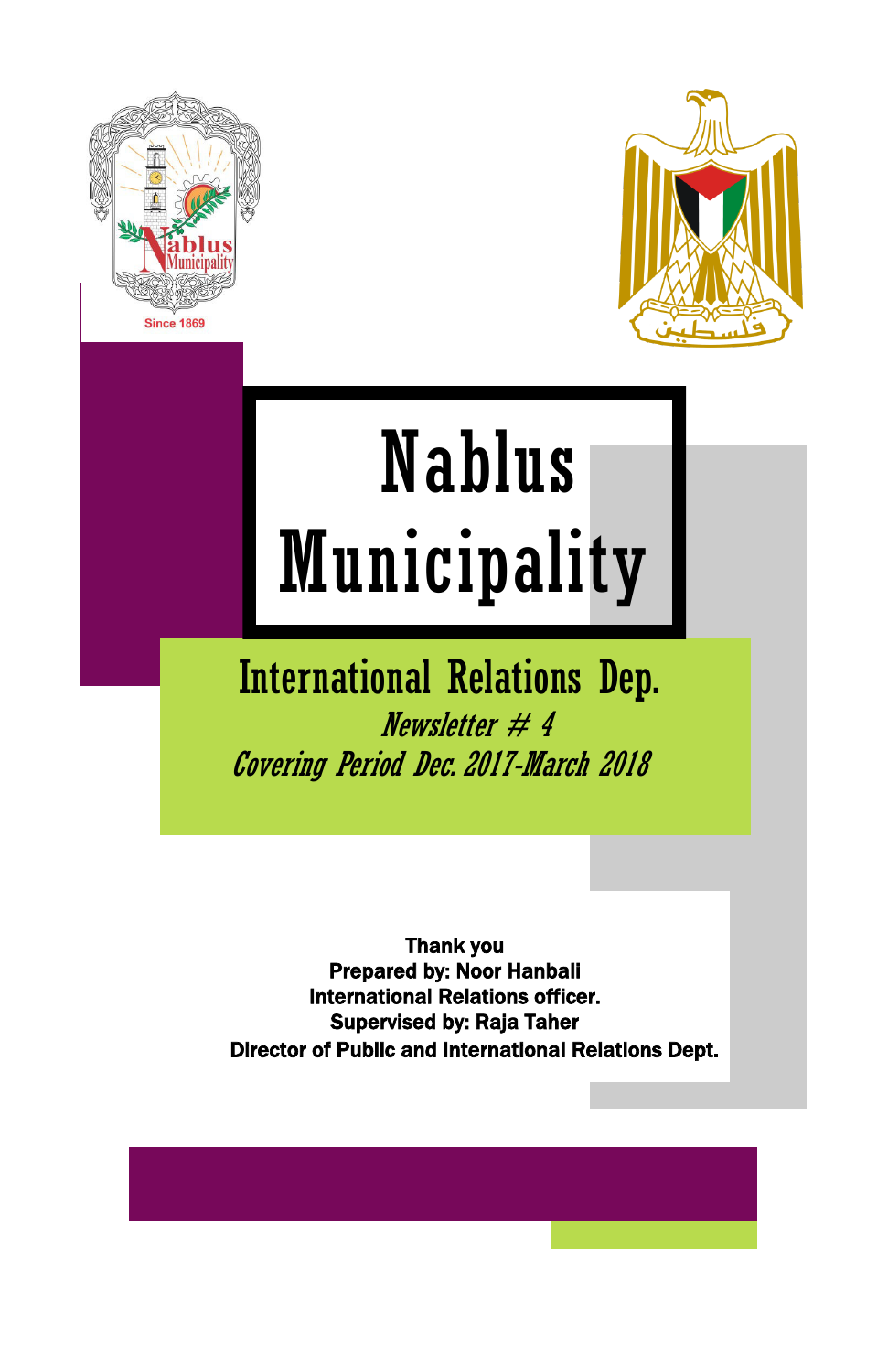Page 2

26/03/2018 **Nablus Municipality received the President of the Turkish Petrochemical Federation**

Coordinated through the Palestinian General Federation of Trade Union, the visit aimed to review and learn about the Palestinian political situation on



the ground, emphasizing the Turkish solidarity with the Palestinian people in their struggle against oppressive practices by the Israeli occupation. Mayor Yaish pays tribute to the Turkish government and people's support for the Palestinian cause.

# **Director General of the Royal Jordanian Medical Services during his visit to Nablus Municipality:**



*The Hashemite leadership stands side by side with the Palestinian people and their leadership*

Mayor Yaish received a high level Jordanian delegation led by Gen. Dr. Mueen Al-Habashneh, Dir. General of the Royal Medical Services in the Hashemite Kingdom of Jordan. The meet-

ing was attended by Gen. Dr. Abuurabe, representative Palestinian Medical Services. The visit aimed at strengthening cooperation, and discuss the potentials for establishing a surgical station in Nablus. Dr. Habashneh exhibited the Royal Jordanian Medical Relief Services in various aspects by delegating medical missions to Palestine and establishing field hospitals, especially during the hardship situations. The delegation has paid a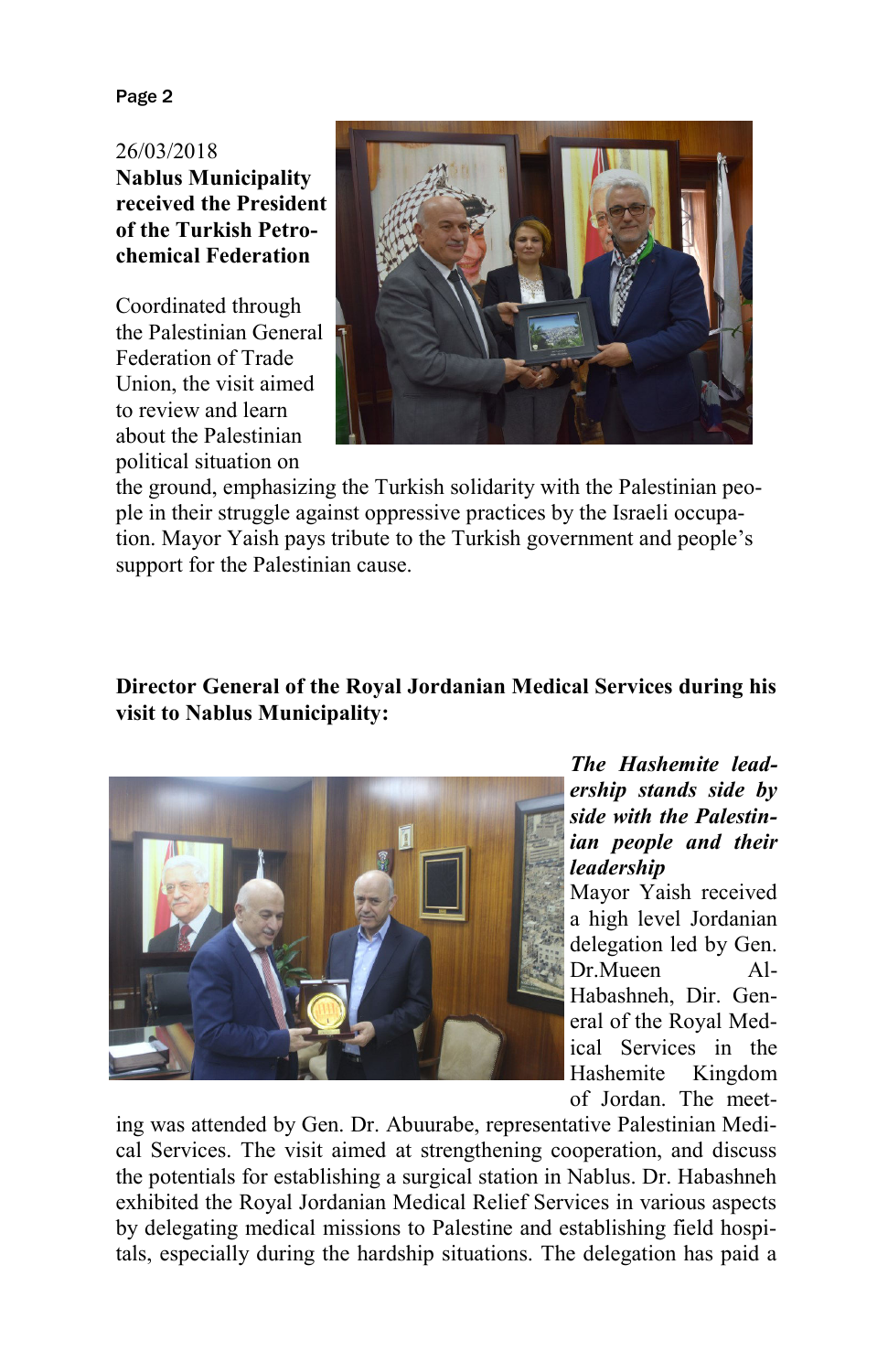#### Page 3



# 15/03/2018

**Al-Shunnar met the acting Jordanian Chief of Justice and the Palestinian Ambassadors Forum**

Eng. Mohammad Al- Shunnar, Deputy Mayor, met with the Jordanian Acting Chief of Justice in Jerusalem, Dr. Wasef Al-Bakri who was accompanied by a delegation from the Palestine Ambassadors' Forum represented by Mr. Mohamed Hassouneh, Mr. Said Shtawi and Mr. Mudher Momani of the Jordan Radio and Television Corporation.

The visit aims at strengthening the ties of the historical relationships and coordinating between the two leaderships and peoples for the Palestinian cause.

03/01/2018



**Nablus Municipality received an official delegation from (TIKA).**  Nablus Municipality received an official delegation from the Turkish Agency for International Cooperation "TIKA" represented by Mr. Bulent Kormaz, Chief Representative, Ms. Salaha Tuna, Deputy Coordinator, Mr. Rami

Sub Laban and Mr. Dawoud Qutaineh from the agency's staff in Palestine.

Mayor Yaish exhibited the high priority needs of the municipality in several areas such as the need to establish a new vegetable market, and restoration/rehabilitation of a number of historic sites and cemeteries in the old city.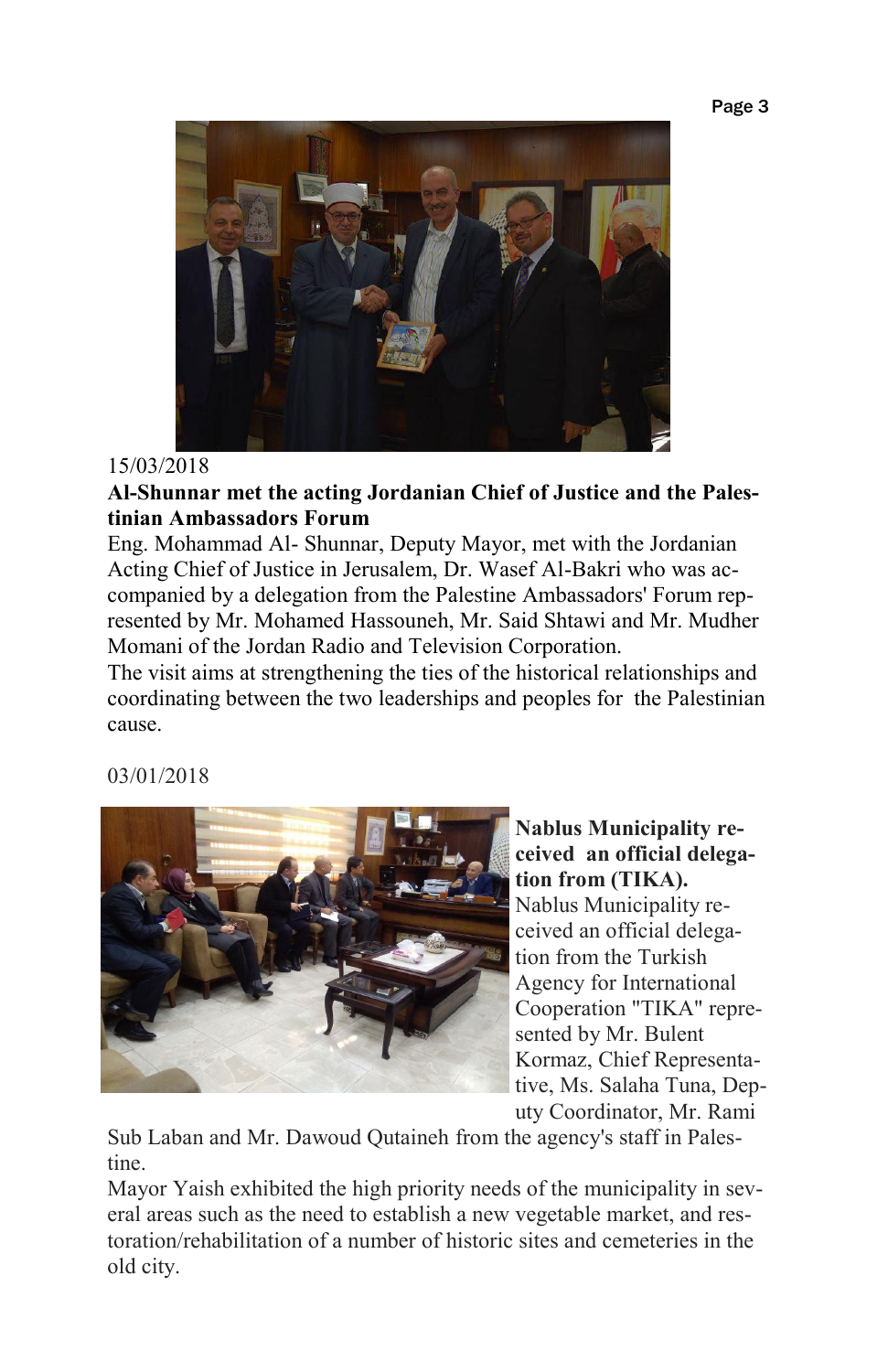# Page 4

# **Nablus Municipality**

#### **07/02/2018**

**The Mayor of Nablus discussed the Municipality projects with the British Consul General in Jerusalem.**

Mayor Adly Yaish, with the presence of Nablus governor Mr. Aram Rujoob, received H.E. Mr. Philip Hall, the British Consul General in Jerusalem, on his first visit to Nablus after the date of his assignment in Palestine since August 2017.

Mayor Yaish exhibited a number of vital projects that the Nablus Municipality was able to imple-



ment recently. He also briefed the delegation on the future strategic projects that the municipal council seeks to implement during the coming period.

In turn, Mr. Hall expressed his gratitude for the warm welcoming, stressed that the visit aimed at reviewing the situation in Nablus City and discuss the possibilities of joint cooperation with local institutions.

# **27/12/2017 Old City Clinic of Nablus Municipality receives a British Dentist delegation.**

The old city clinic of the Community Resource Development Center and Nablus



Municipality, in cooperation with the Palestine Relief Organization, hosted a delegation of British dentists represented the Dental Aid Network.

The one-week visit aimed at conducting free dental examinations and treatment for the Children of the Old City. Mayor Yaish expressed his gratitude and appreciation for their support to the children of Nablus and their families

through the humanitarian services they rendered to those of less fortunate children living in the old city. During their mission, the clinic witnessed a tangible influx of patients who seek medical treatment in the fields of general medicine, Obstetrics and gynecology, dentistry and laboratory tests for almost free.